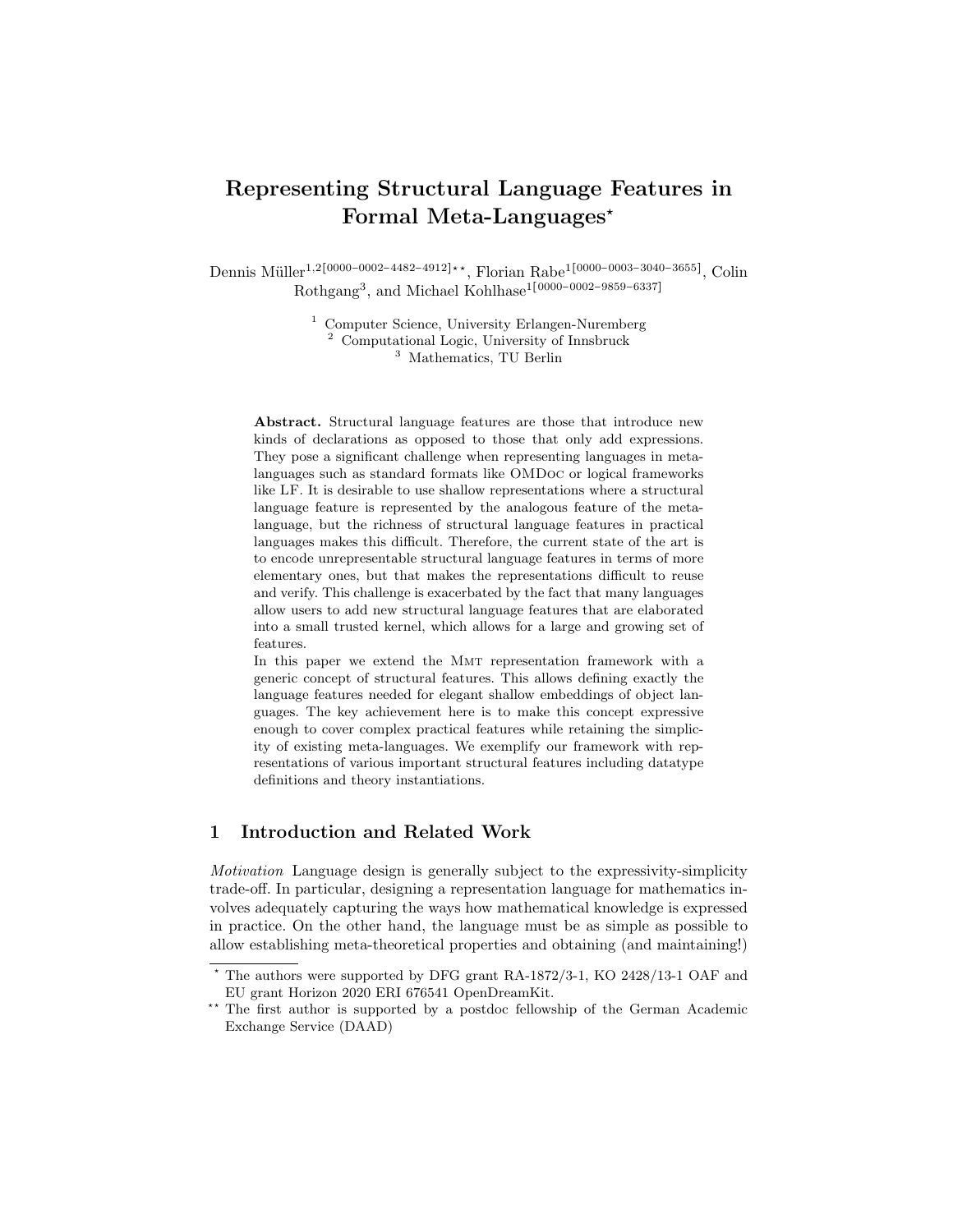scalable implementations. This problem is exacerbated by the fact that the language features needed in the long run are often not apparent at the beginning of a project. Moreover, depending on the availability of resources and the interests of the user community, languages and systems may be used in applications not foreseen by the developers.

Because retroactive changes become increasingly costly once meta-theory or implementation have been developed, adding new language features is often not feasible. In a curse-of-success effect, language developers may find themselves overwhelmed by feature requests from users, which they cannot add easily or at all without breaking developments by other users. Therefore, it becomes important to design languages with extensibility in mind. This is particularly difficult for structural features, and especially challenging for meta-languages such as standardized representation formats like OMDoc [\[Koh06\]](#page-14-0) or logical frameworks like LF [\[HHP93\]](#page-13-0): These languages partially derive their value from being simple and elegant and cannot afford constantly adding features. On the other hand, they cannot afford fixing the set of structural features either: That would require encoding all other features via complex, often non-compositional translations, which are difficult to verify and preclude interoperability.

A particularly successful model used in many proof assistants has been a twocomponent design: firstly, a small, fixed, and carefully-designed kernel is used as the ultimate arbiter of correctness; secondly, a higher-level and more flexible component reads user input and translates it into the kernel syntax, a process we call elaboration. For example, major proof assistants like Coq [\[Coq15\]](#page-13-1) and Isabelle [\[Pau94\]](#page-14-1) have over time arrived at this model, and attention is increasingly shifting towards the elaboration component. Pure LCF systems like HOL Light [\[Har96\]](#page-13-2) can be seen as an extreme case with the host programming language as the (Turing-complete) higher-level language.

Elaboration is typically implemented programmatically, i.e., via arbitrary code in the tool's underlying programming language. In the simplest case, a new kind of declaration could be introduced as a type  $N \lt D$  where N holds the declarations and  $D$  is an abstract interface for arbitrary declarations, together with a function  $N \to \text{List}(D)$  that elaborates an instance of N into other declarations. If the logic is sufficiently strong, tools may use reflection to define programmatic elaboration inside the logic as done for Idris in [\[CB16\]](#page-13-3) and Lean in [\[EUR](#page-13-4)<sup>+</sup> 17]. Concrete examples of high-level language features with elaborationbased semantics include

- HOL-style subtype definitions [\[Gor88\]](#page-13-5), elaborated into an axiomatic specification of a new type,
- Mizar's many different definition principles, elaborated into axiomatic specifications of new function symbols,
- Isabelle's so-called derived specification elements including inductive, record, and quotient types, elaborated subtype definitions of some appropriately large type, see e.g.,  $[BHL^+14]$  $[BHL^+14]$ ,
- PVS's inductive types, elaborated into an axiomatic specification of the induction properties,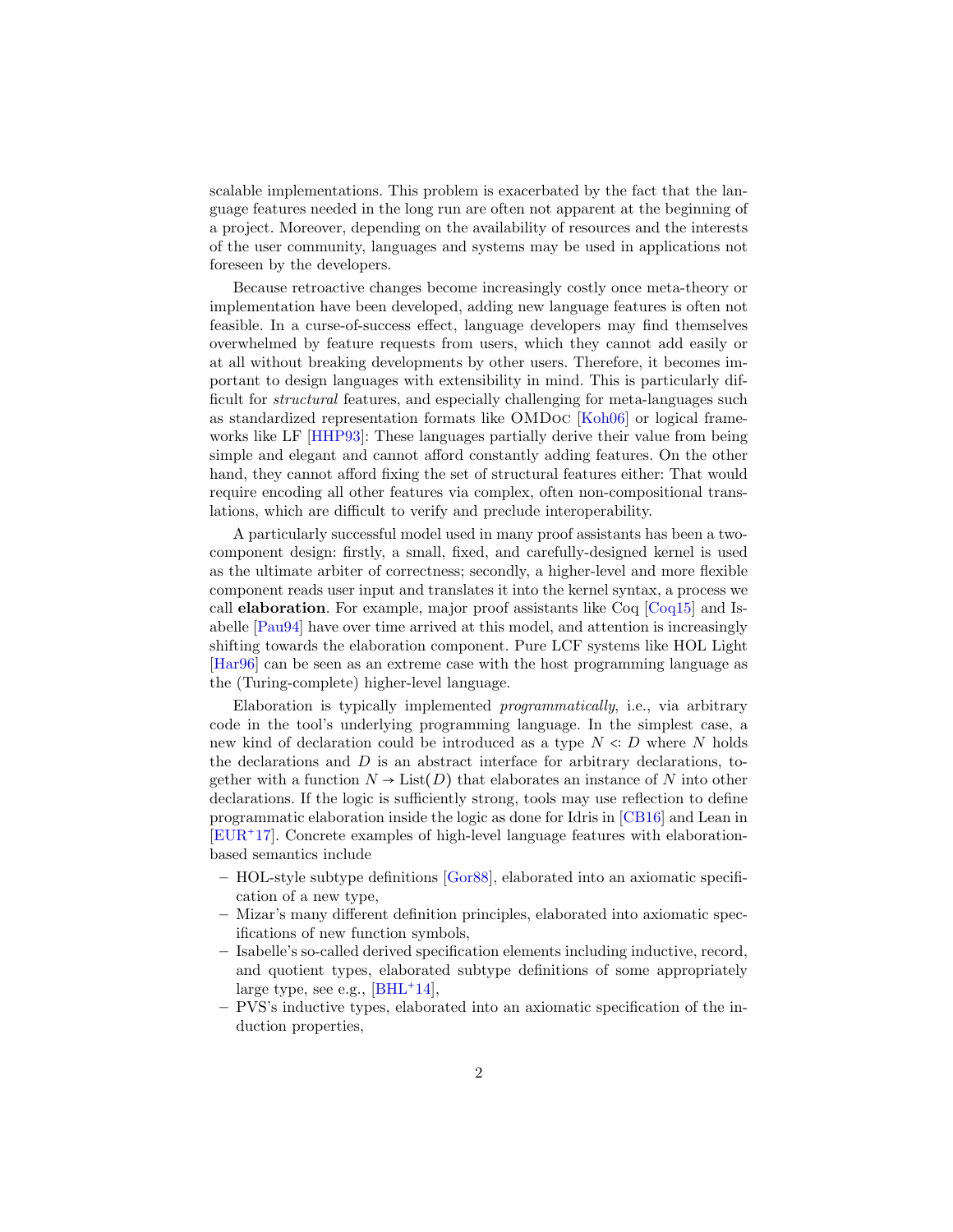- Coq's record types, elaborated into inductive types with a single constructor,
- Coq's sections, elaborated into kernel declarations that abstract over all variables declared in the section.

As the examples already indicate, elaboration is recursive, e.g., the elaboration of an Isabelle inductive type definition may lead to a subtype definition, which is then elaborated further. It may also be nested, e.g., the elaboration of a nested Coq section first generates declarations in its parent section, which is then elaborated later.

But the elaboration-based approach has two major difficulties. Firstly, elaboration necessarily destroys the high-level structure. If only the kernel representation is effectively available to other applications (as we found is often the case, see [\[KR20\]](#page-14-2)), it becomes harder to transfer and reuse developments. Secondly, programmatic elaboration offers a high degree of flexibility but also makes it harder to analyze or implement high-level declarations generically.

In a response to these issues, we introduced declaration patterns in [\[HKR12\]](#page-13-7) and [\[Hor14\]](#page-14-3). They allowed describing elaboration declaratively inside the logic rather than programmatically. Declaration patterns were successful in many cases including typical logical declarations [\[HR15\]](#page-14-4), Mizar's definition principles [\[IKRU13\]](#page-14-5), and HOL type definitions [\[KR14\]](#page-14-6). But, being fully declarative, they expectedly could not cover many practically important examples. For example, to elaborate an inductive data type definition, one has to generate an inequality axiom for every pair of constructors — something that quickly becomes awkward to describe without a general purpose programming language.

Contribution We expand on the declarative approach of [\[HKR12](#page-13-7)[,Hor14\]](#page-14-3) by extending the Mmt framework with a generic extension mechanism based on programmatic elaboration. Critically, despite being very general, the declarations introduced by structural features share the same simple syntactic shape, which allows for simple specifications and uniform implementations.

Because Mmt allows implementing logical frameworks such as LF, this immediately yields corresponding extensions of these. Our design was strongly motivated by and evaluated in our work on exporting proof assistant libraries [\[KR20\]](#page-14-2), where we had to model many high-level language features of proof assistants. For example, we have already used our design to represent PVS includes [\[KMOR17\]](#page-14-7) or Coq-style sections [\[MRSC19\]](#page-14-8) (see [Subsection 4.2\)](#page-7-0).

Overview This paper is organized as follows. In [Section 2,](#page-2-0) we recap the parts of OMDoc/Mmt, which we use as the underlying core language. [Section 3](#page-3-0) introduces the infrastructure for structural language extensions. We look at concrete instances and develop a varied array of Mmt structural features in [Section 4](#page-5-0) and [Section 5.](#page-11-0) Finally, [Section 6](#page-12-0) concludes the paper and discusses future work.

# <span id="page-2-0"></span>2 Preliminaries

OMDoc is a rich representation language for mathematical knowledge with a large set of primitives motivated by expressivity and user familiarity. The Mmt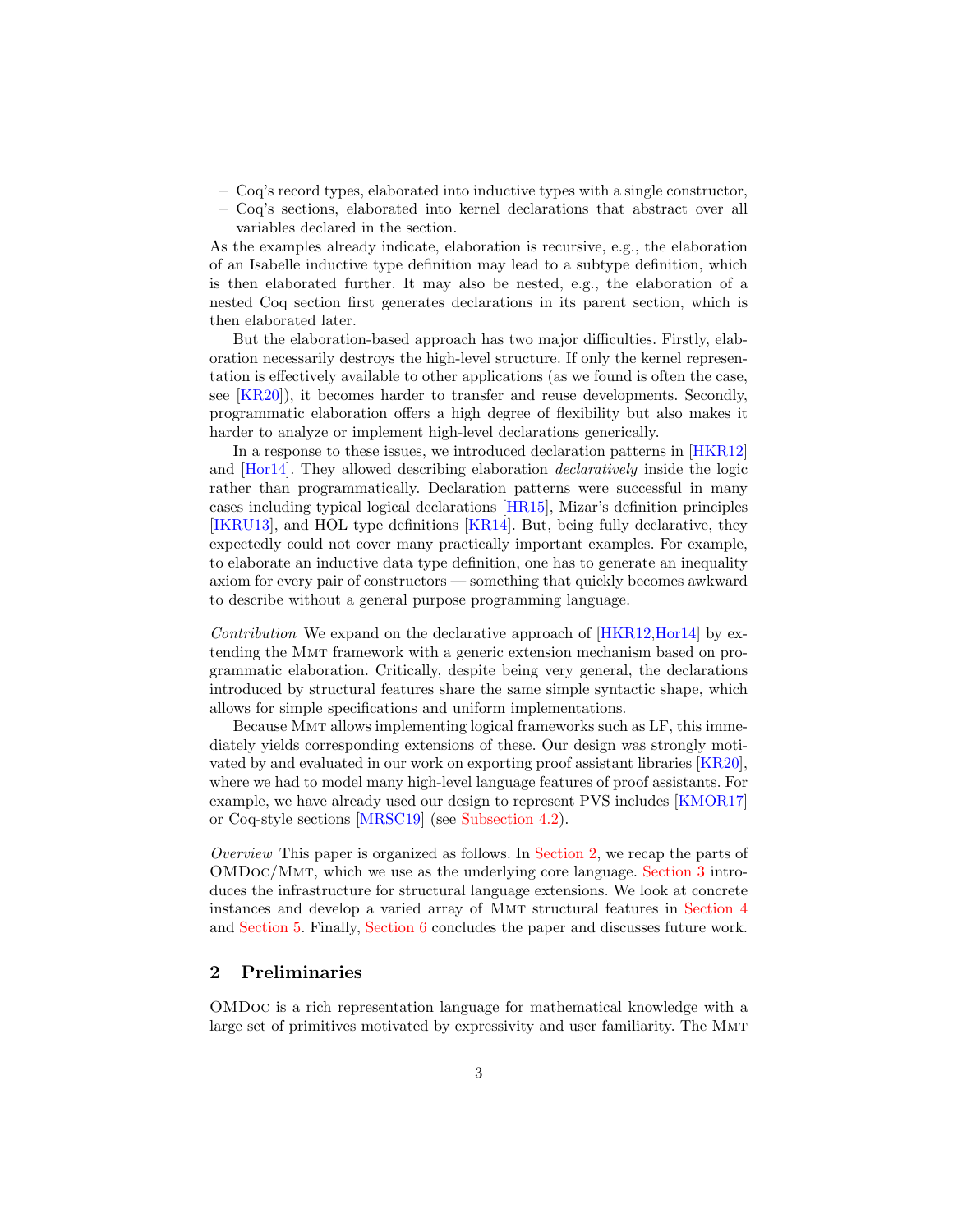[\[RK13\]](#page-14-9) language is a complete redesign of the formal core of OMDoc focusing on foundation-independence, scalability, modularity and minimality.

In [Figure 1,](#page-3-1) we show a fragment of the Mmt grammar that we need in the remainder of this paper. Meta-symbols of the BNF format are given in color.

The central notion in MMT is that of a diagram consisting of a list of modules. For our purposes, theories are the only modules we need. Mmt theories are named sets of statements and are used to represent formal constructs such as logical frameworks, logics, and theories. At the declaration level MMT has **includes** and **con**stants. Constants are meant to represent a variety of OMDoc declarations and are simply named symbols with an optional type and definition. The types and definitions are Mmt expressions, which are based on OPENMATH. Ex-

| Module Level           |                            |  |                                        |  |
|------------------------|----------------------------|--|----------------------------------------|--|
| Diagram                |                            |  | $\gamma$ ::= Mod <sup>*</sup>          |  |
| Module                 | $\text{Mod} := \text{Thy}$ |  |                                        |  |
| Theory                 |                            |  | Thy ::= $T = \{Dec^*\}$                |  |
| <i>Statement Level</i> |                            |  |                                        |  |
|                        |                            |  | Declaration Dec ::= $c$ : $E$   := $E$ |  |
|                        |                            |  | Thy include $l$                        |  |
| <i>Object Level</i>    |                            |  |                                        |  |
| Expression $E$         |                            |  | $\therefore = x   c   x : E$           |  |
|                        |                            |  | $c(E^*)$                               |  |

x, c, T represent variable, constant, and theory names (strings) respectively

#### <span id="page-3-1"></span>Fig. 1. MMT Grammar

pressions are references to bound variables  $x$  and constants  $c$ , bound variable declarations  $x: E$ , and complex expressions  $c(E^*)$  (which include variable binding by using  $x : E$  as a child).

The semantics of Mmt provides an inference systems that includes in particular two judgments for typing and equality of expressions. Via Curry-Howard, the former includes provability, e.g., a theorem  $F$  is represented as a constant with type  $F$ , whose definiens is the proof. We have to omit the details here for brevity. We only emphasize that MMT is foundation-independent: The syntax does not assume any special constants (e.g.,  $\lambda$ ), and the semantics does not assume any special typing rules (e.g., functional extensionality). Instead, any such foundation-specific aspects are supplied by special Mmt theories called foundations. For example, the foundation for the logical framework LF [\[HHP93\]](#page-13-0) declares constants for type,  $\lambda$ ,  $\Pi$ , and  $\mathcal Q$  (for application) as well as the necessary typing rules. Thus, the Mmt module system governs, e.g., which typing rules are available in which theory. The details can be found in [\[Rab17\]](#page-14-10).

# <span id="page-3-0"></span>3 Structural Features

Before we come to a formal definition, let us consider record types as an example for a structural feature.

A record type  $R$  is a collection of typed (in our case, optionally additionally defined) fields x : T. A record **term** r is a collection of assignments  $x := d$  for each field, such that if R contains  $x : T$ , then d has type T. In dependent record types, T may additionally refer to previous fields.

For any such record term  $r : R$ , we then have a projection operator "." such that r.x has type T and (if r is not primitive)  $r.x = d$ . As such, a record type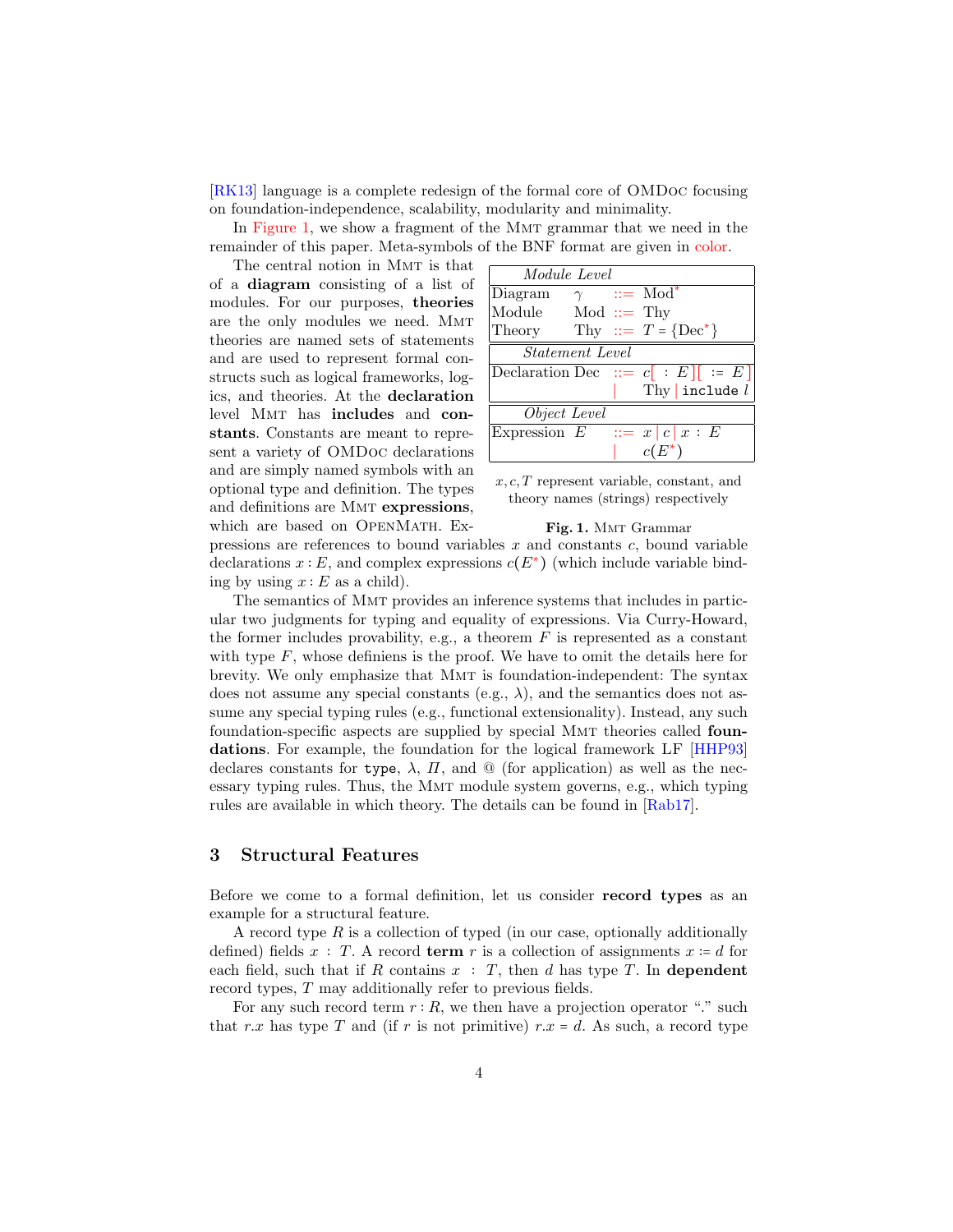$R = \lbrack\!\lbrack\ x_1\ \vdots\ x_n\ \ldots\ x_n\ \vdots\ x_n \rbrack\!\rbrack$  can be implemented as a high-level structure that elaborates into

- A single constructor  $Con_R : T_1 \rightarrow ... \rightarrow T_n \rightarrow R$ ,
- for each field  $x : T$  in R, a projection function  $\cdot x$  of type  $R \to T$ , and
- Axioms asserting injectivity and surjectivity of the constructor, as well as appropriate equalities implying that constructor and projection functions commute appropriately.

We will return to this example in more detail in [Subsection 4.1.](#page-5-1)

There is a notable correspondance between record type declarations and theories, in that both consist (primarily) of declarations of the form  $x : T$ . It thus seems attractive to reuse the grammar of theories to allow for declaring record types as a high-level feature, motivating the following:

Definition 1. We extend the Mmt grammar by a new production rule:

$$
Dec ::= d : \mathfrak{f}(E^*) = \{Dec^*\}
$$

We call this a **derived declaration** of the structural feature f.  $d$  is the name of the derived declaration, the  $E$  are its **parameters** and the Decs its **internal** declarations.

**Definition 2.** A structural feature is a triple  $(f, v, \epsilon)$ , where:

- 1. f is the name of the feature,
- 2.  $v$  is a validity predicate on derived declarations

$$
D \coloneqq d \cdot \mathfrak{f}(F_1 \ldots F_n) = \{S_1 \ldots S_m\}
$$

If  $v(D)$  holds, we call D a (well-formed) **derived declaration** of f.

3.  $\epsilon$  is called an **elaboration function**, mapping a derived declaration D of f to its elaboration: a set of declarations, which we also call the external declarations of D.

Once a derived declaration is declared, we will (almost) never care about its internal declarations anymore. The corresponding structural feature checks whether a derived declaration  $D$  conforms to some specific pattern, checking its components and internal declarations separately (possibly generating errors), and elaborates  $D$  into a set of external declarations based on its constituents. Since checking often requires elaboration (and vice versa), the Mmt implementation unifies  $\epsilon$  and v into a single method. The external declarations specify the intended semantics of the derived declaration.

The structural feature itself is written in Scala using the Mmt-API, which provides dedicated abstractions, and acts as a rule similarly to the typing rules mentioned in [Section 2.](#page-2-0) Just like typing rules, structural features (or rather, their derived declarations) can thus be made available in precisely those theories where they are deemed valid.

For the rest of this paper, we will assume various extensions of LF as our foundations. If our external declarations contain axioms, we assume some fixed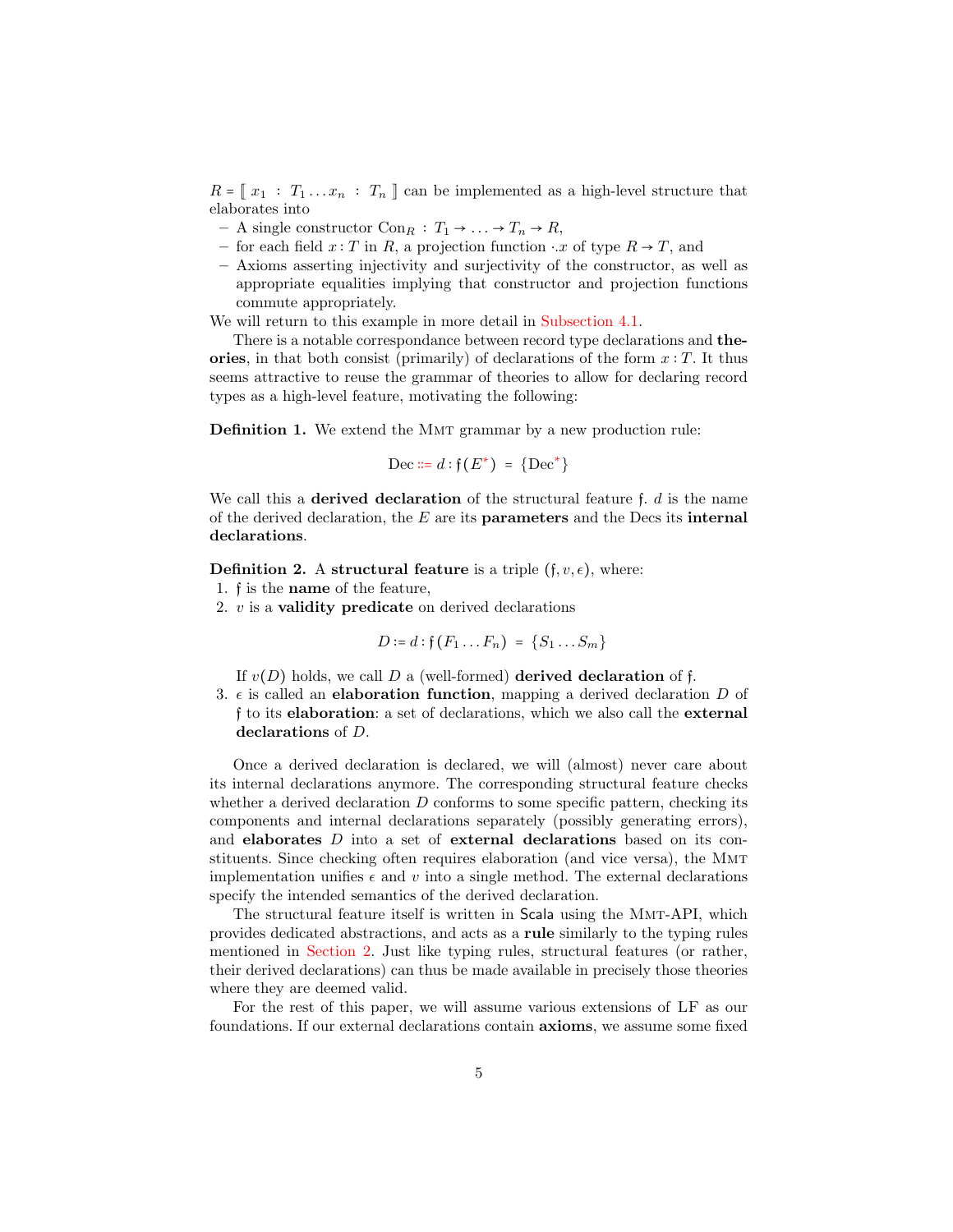logic declared in the foundation, providing a type **prop**, an operator  $\vdash$  of type prop  $\rightarrow$  type, a typed equality operator  $\dot{=}$ :  $\prod_{A:\text{type}} A \rightarrow A \rightarrow$  prop and the usual logical connectives.

However, it should be noted that the structural features presented herein can be easily adapted to any logic sufficiently strong to allow for defining (equivalents to) their external declarations.

# <span id="page-5-0"></span>4 Examples

We will now show the practical utility of these relatively abstract definitions in some paradigmatic cases at the declaration and module levels.

#### <span id="page-5-1"></span>4.1 Datatypes

Inductive Types Structural features can provide a convenient syntax for declaring inductive types. Consider for example a (parametric) type of lists  $List(A)$  of type A, which can be defined as the inductive type generated by the two constructors  $\text{nil}:$  List(A) and cons : A  $\rightarrow$  List(A)  $\rightarrow$  List(A). We devise two structural features with names induct and indef, allowing us to declare inductive types and inductive definitions respectively, as in Figure  $2<sup>4</sup>$  $2<sup>4</sup>$  $2<sup>4</sup>$ . Naturally, parametric inductive types require a logic with (at least) shallow polymorphism.

| $ $ induct Lists $(A:type)$ $ $ = | $ $ indef Conc (Lists, B : type, ls : List B) $ $ =                                             |
|-----------------------------------|-------------------------------------------------------------------------------------------------|
| List : type                       | conc: List $B \rightarrow$ List $B \mid #3++2$                                                  |
| nil : List                        | $Nil = ls$                                                                                      |
|                                   | cons : A $\rightarrow$ List $\rightarrow$ List   # 1 :: 2  Cons = [b:B,l: List B] b :: (conc l) |

<span id="page-5-2"></span>Fig. 2. Lists as an Inductive Type and Concatenation as an Inductive Definition

If the underlying logic  $\mathcal L$  provides primitive typing features that subsume inductive types, such as W-Types, induct and indef can elaborate into their (usually syntactically cumbersome)  $\mathcal{L}$ -correspondents. A structural feature elaborating into W-types is described in [Mül19].

In the absence of such a typing feature, we can instead elaborate into the corresponding constructors and axioms (expressed in some logic declared in our foundation) asserting their collective injectivity and surjectivity, in the manner which we will describe shortly. Importantly, we can use the same validity predicate and feature name for both variants, preserving the syntax of the structural features across logics. This ensures that whenever  $\mathcal{L}'$  extends  $\mathcal{L}$  by an inductive typing feature, any  $\mathcal{L}\text{-theory}$  using induct and indef remains a valid  $\mathcal{L}'\text{-theory}$ , but the elaboration in the stronger logic will consist of defined constants.

<span id="page-5-3"></span><sup>4</sup> These listings show our actual formalizations in concrete syntax and use a few semantically inessential features that go beyond the syntax introduced in [Figure 1.](#page-3-1) Most notably, # introduces a notation and ∣ separates declaration components.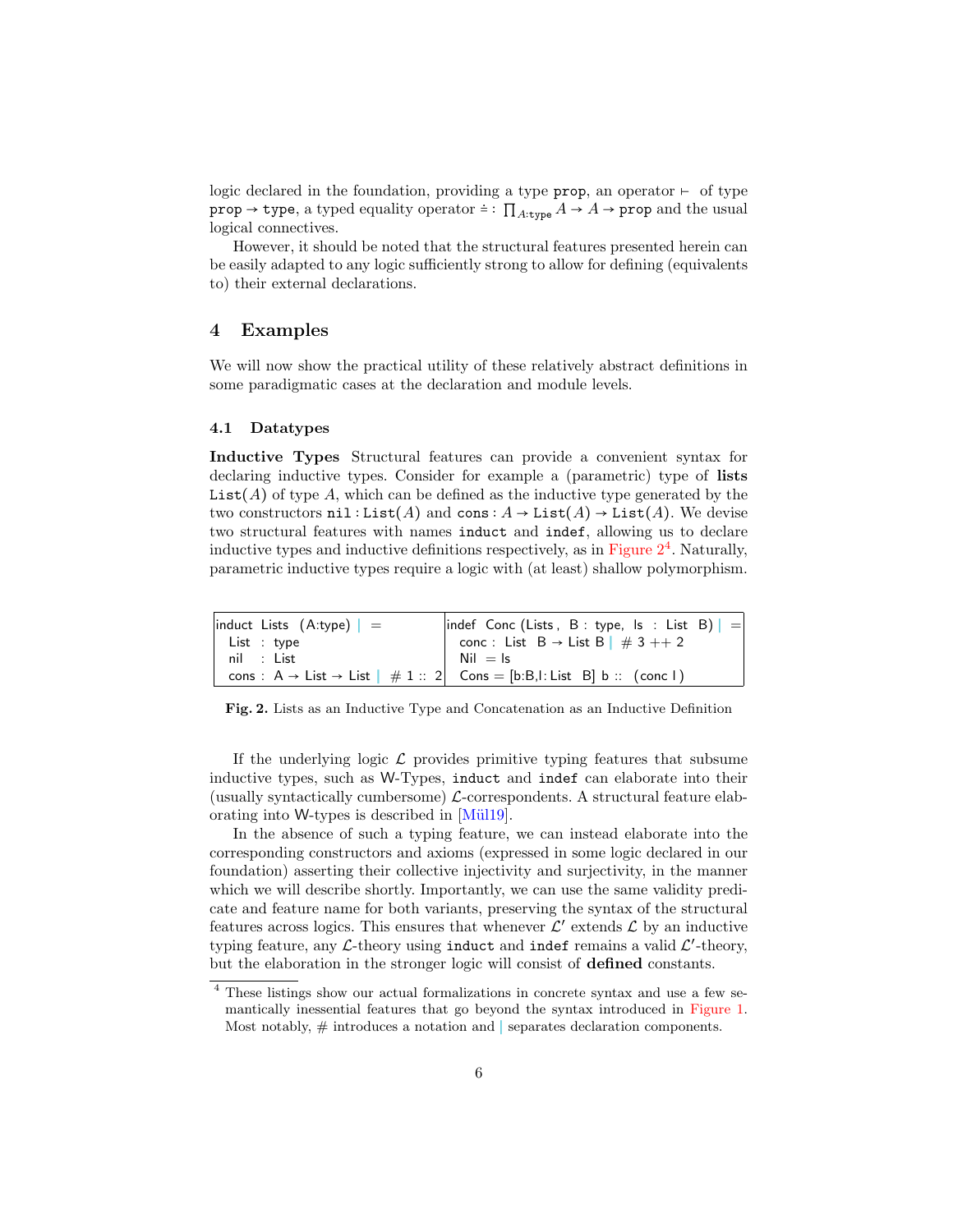Elaborating induct A derived declaration

$$
D_{ind}: \text{induct}\left(t_1: T_1 \ldots t_n: T_n\right) = \{S_1 \ldots S_m\}
$$

is elaborated as follows:

1. Any type-level declaration  $S_i$ : type is elaborated into

$$
D_{ind}/S_i: \prod_{t_1:T_1,\ldots,t_n:T_n} \text{type}.
$$

This allows for mutually inductive and parametric types.

Let  $I_1 \ldots I_k$  be the type-level declarations of  $D_{ind}$ . The remaining declarations need to either i) have type  $I_i$ , or ii) have type  $T'_1 \rightarrow \cdots \rightarrow T'_k \rightarrow I_i$  for some types  $T'_1 \dots T'_k$ , and are thus assumed to be constructors.

2. For each remaining  $S_i: T \to I_i^5$  $S_i: T \to I_i^5$ , we extend the elaboration by the constructor

$$
D_{ind}/S_i: \prod_{t_1:T_1,\ldots,t_n:T_n} T \to I_i
$$

- 3. (No-confusion) For each constructor  $S_i$ , we add
	- $-$  an axiom that  $S_i$  is injective in each argument, and
	- an axiom, that  $S_i(a) \neq S_i(b)$  for any other constructor  $S_i \neq S_j$  and sequences or arguments  $(a)$   $(b)$  of adequate arity and types.
- 4. (No-junk) Several axioms that guarantee that the inductively defined types in the elaboration are initial models of their respective model category. This is the trickiest part of the construction and treated in detail in [\[Rot20\]](#page-14-12).

*Elaborating indef* Having an inductive type  $T_I$  elaborated from  $D_{ind}$ , we can design indef to allow for conveniently specifying inductive definitions and con-sequently (using judgments-as-types) proofs by induction.<sup>[6](#page-6-1)</sup>

A derived declaration  $D_{def}$ : indef  $(D_{ind}, t_1 : T_1 \ldots t_n : T_n) = \{S_1 \ldots S_m\}$ has to satisfy the following properties (which collectively constitute the validity predicate) in order to be considered well-formed:

- 1. The first declaration  $S_1$  has to have function type  $T_I \rightarrow A$  for some type A.
- 2. For every constructor con :  $T'_1 \rightarrow \ldots \rightarrow T'_k \rightarrow T_I$ , there has to be an  $S_i$  with the same name, being a defined constant

$$
\text{con} : T'_1 \to \dots \to T'_k \to A \coloneqq \lambda a_1 : T'_1, \dots, a_k : T'_k \cdot t
$$

The elaboration then consists of the following external declarations:

- 1. A constant  $D_{def}/S_1 : \prod_{t_1:T_1,\ldots,t_n:T_n} T_I \rightarrow A,$
- 2. For every constructor con :  $T'_1 \rightarrow \dots \rightarrow T'_k \rightarrow T_I$  and corresponding internal declaration con :  $T'_1 \rightarrow \ldots \rightarrow \tilde{T}'_k \rightarrow A$  :=  $\lambda a_1 : T'_1, \ldots, a_k : T'_k \rightarrow t$ , an axiom

$$
D_{def}/\text{con}: \prod_{t_1:T_1,\ldots,t_n:T_n} \prod_{a_1:T'_1,\ldots,a_k:T'_k} \vdash D_{def}/S_1(t_1,\ldots,t_n,\text{con}(a_1,\ldots,a_k)) \doteq t
$$

<span id="page-6-0"></span><sup>&</sup>lt;sup>5</sup> For notational simplicity, we only consider the case of unary constructors; the generalization to n-ary constructors is clear

<span id="page-6-1"></span> $6$  For simplicity, we restrict ourselves to the case where  $D_{ind}$  elaborates into a single inductive type (ignoring mutual induction).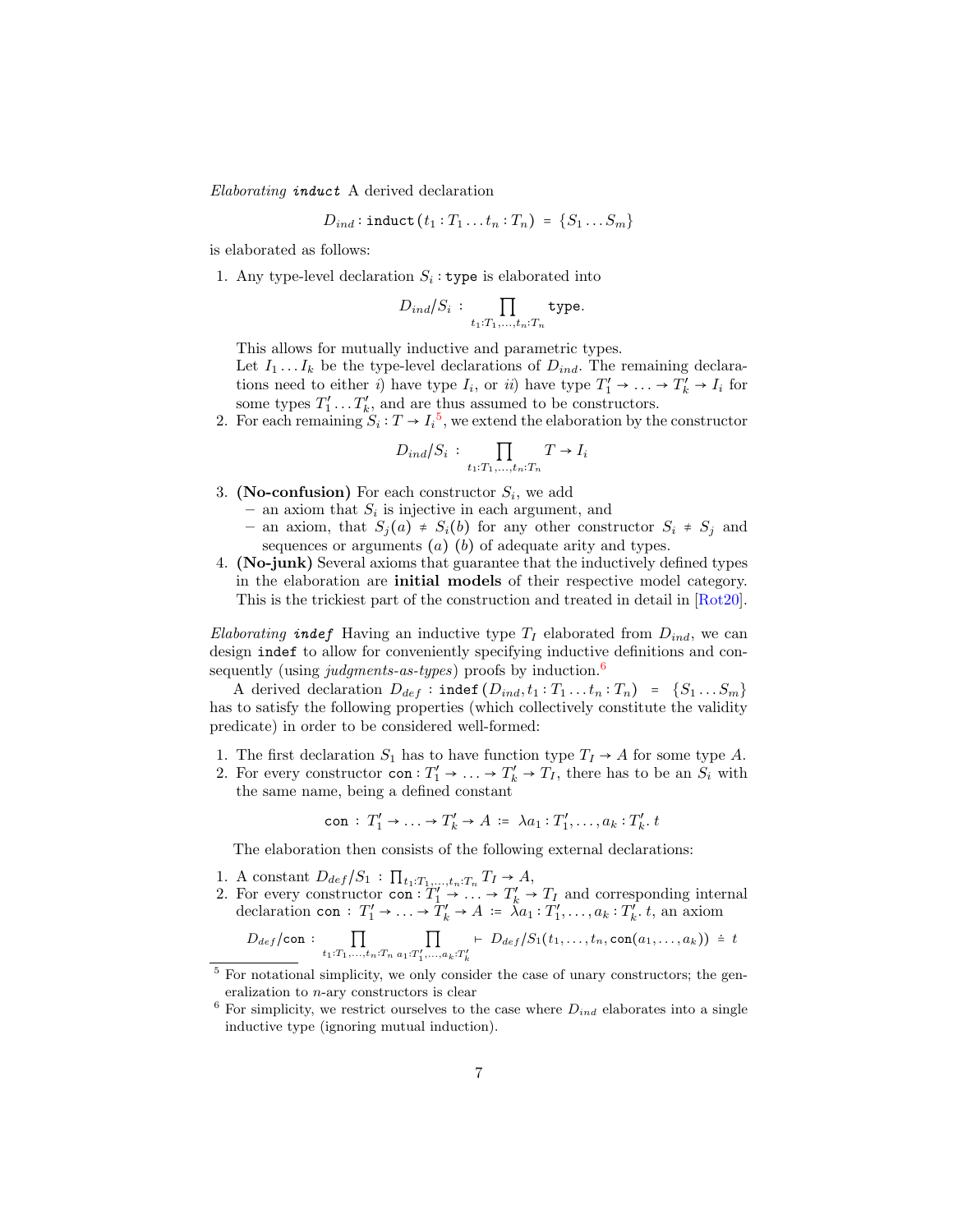**Records** In  $[MRK18,Mü119]$  $[MRK18,Mü119]$ , we describe an operator Mod, which takes as argument a (reference to a) theory  $\mathcal T$  and returns a (dependent) record type with manifest fields whose fields correspond to the declarations in  $\mathcal{T}$  – effectively yielding a type of models of  $\mathcal T$ . This assumes a background logic  $\mathcal L$  with record types as a typing feature.

For the common case that we want to have the Mod-type be  $i)$  a named record type and ii) only need  $\mathcal T$  in order to define Mod  $\mathcal T$ , we can introduce a structural feature rectp with the same functionality as Mod. In this case, the validity predicate accepts any theory and the elaboration simply consists of a named record with the inner declarations as fields. If a derived declaration of rectp has additional parameters  $t_i : T_i$ , these are  $\lambda$ -bound to the corresponding external declaration; i.e. a derived declaration

$$
D_{rectp} : \mathtt{rectp}\,(R, t_1 : T_1, \ldots t_n : T_n) = \{s_1 : T'_1[ := d_1] \ldots s_m : T'_m[ := d_m] \}
$$

elaborates to

$$
R: \prod_{t_1:T_1,...,t_n:T_n} \text{type} \; \text{:=} \; \lambda t_1:T_1,\ldots,t_n:T_n. \; [\; s_1 \; : \; T'_1[ \; := \; d_1] \ldots s_m \; : \; T'_m[ \; := \; d_m] \; ] \; .
$$

Analogously, we can introduce a structural feature rectm with derived declarations  $D_{rectm}$ :  $\texttt{rectm}(r, D_{rectp} F_1 ... F_n) = \{S_1 ... S_m\}$ , where each  $S_i$  is a defined constant whose name corresponds to an (undefined) field of R. Additional parameters  $t_i: T_i$  are again  $\lambda$ -bound; i.e. a derived declaration

$$
D_{rectm} : \texttt{rectm}(D_{rectp}, t_1 : T_1 ... t_n : T_n R) = \{s_1 := d_1 ... s_m := d_m\}
$$

elaborates to the named record term

$$
r : \prod_{t_1:T_1,...,t_n:T_n} R :: \lambda t_1 : T_1,...,t_n : T_n. \ (s_1 := d_1...s_m := d_m).
$$

One big advantage of this approach in Mmt surface syntax is that each field in a rectm-declaration can be checked separately against the corresponding field in the record type, whereas the elaborated expression  $\langle s_1 := d_1 \dots s_m := d_m \rangle$ is treated as a single term and checked as a whole. While this does not make a difference semantically, it allows for much better localization of errors and more EdN:1 helpful error messages.<sup>1</sup>

> In a logic  $\mathcal L$  without a notion of record types, the structural feature rectp can instead elaborate a derived declaration in the manner described in [Section 3.](#page-3-0)

#### <span id="page-7-0"></span>4.2 Module System

MMT Structures are an Mmt primitive kind of theory morphisms, that essentially behave like named includes with modification: A structure  $S : \mathcal{T}_1 \to \mathcal{T}_2$ makes all declarations in  $\mathcal{T}_1$  accessible in  $\mathcal{T}_2$ , but allows for

 $1$  EDNOTE: The same applies to the indef feature.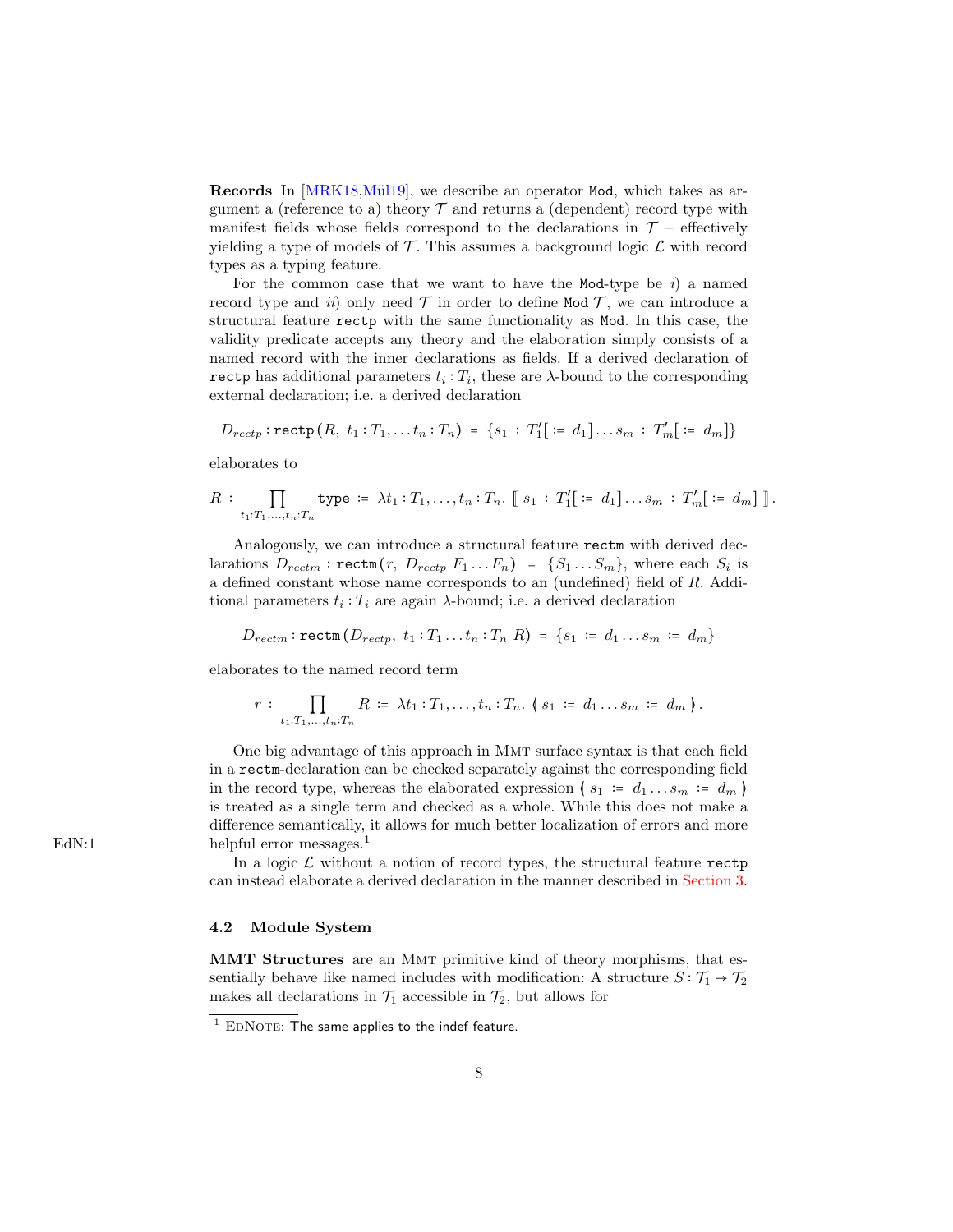- supplying additional names (aliases) to constants via @-annotations,
- changing notations of constants and
- supplying definientia for previously undefined constants.

In particular, unlike includes, multiple structures with the same domain are not idempotent. A typical example for structures is given in [Figure 3:](#page-8-0) A theory of rings is constructed using two structures for addition (from AbelianGroup) and multiplication (from Monoid) whose universes are defined to be the same type R and whose operations and units are renamed and provided with adequate notations. The axioms in the domain theories are thus automatically imported into Ring.

```
theory Ring =R : type
structure addition : ?AbelianGroup =
        U = R|
        op @ plus |#1 + 2unit @ zero | \# Oinv \mathbb Q minus \mid \# -1structure multiplication : ?Monoid =
        U = R|
        op \Theta times \# 1 \cdot 2unit @ one ∣ # I
...
```
<span id="page-8-0"></span>Fig. 3. Theories for Monoids, Abelian Groups and Rings using Structures

As mentioned, structures are Mmt primitives. However, they can be easily defined using structural features: A derived declaration  $S:$  structure  $(\mathcal{T}_1)$  =  ${S_1 \dots S_m}$  satisfies the validity predicate iff:

- 1.  $\mathcal{T}_1$  is a valid theory,
- 2. any constant  $S_i$  shares a name with a constant in  $\mathcal{T}_1$  and
- 3. for any defined constant  $S_i = (c := d)$  with  $c : T$  in  $\mathcal{T}_1$ , we demand that d type checks against  $T'$ , where  $T'$  is  $T$  with constant references from  $\mathcal{T}_1$ appropriately substituted by their S-counterparts.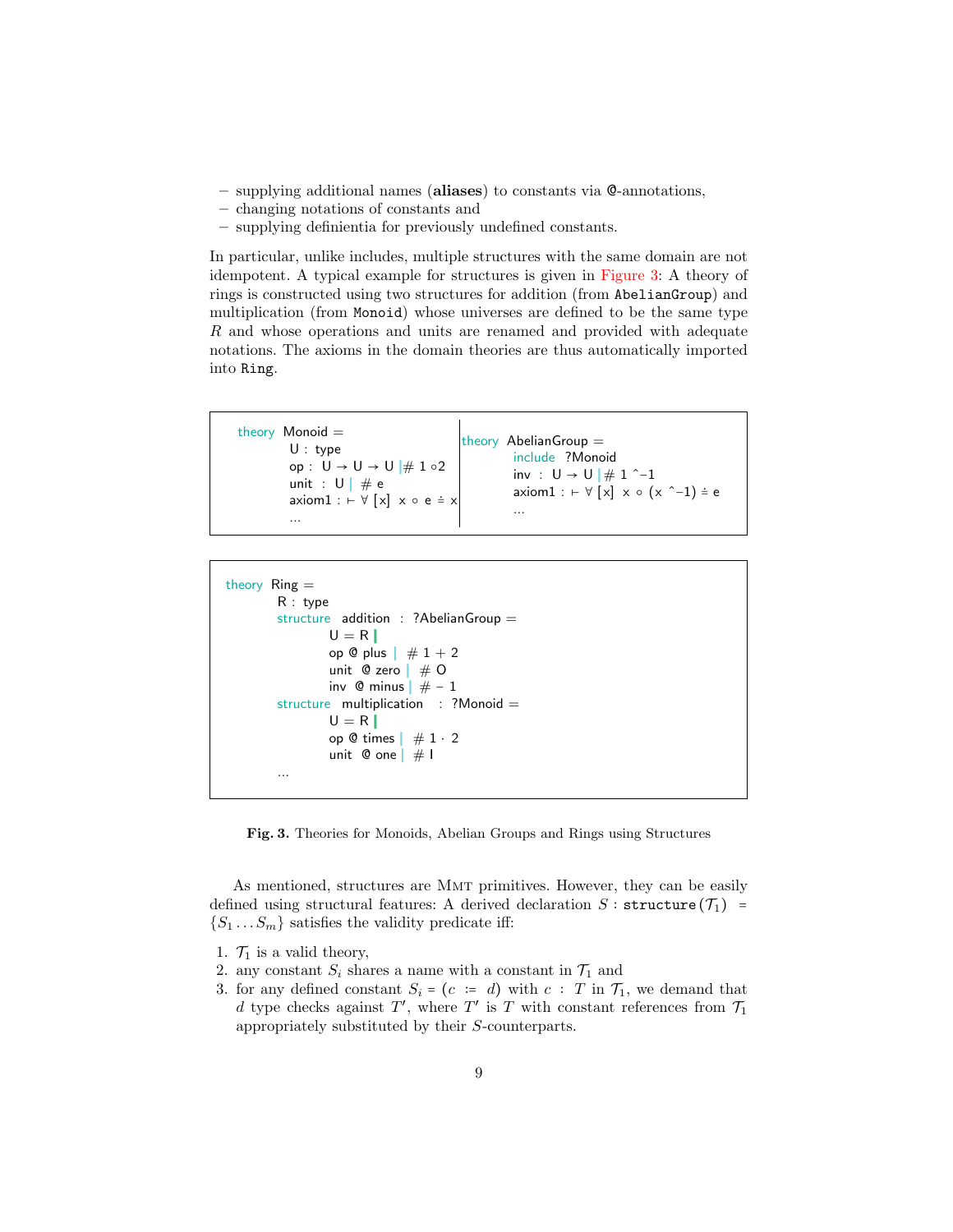The elaboration then consists simply of the appropriately modified copies of the declarations in  $\mathcal{T}_1$  with their names prefixed by  $S$ .

Coq-Style Sections In [\[MRSC19\]](#page-14-8), we present an import of the Coq Library into the MMT system. In order to preserve the original syntax of the library as closely as possible, this necessitated mirroring Coq's module system (Sections, Modules, Module Types) within MMT, which was done using structural features. Exemplary, we will look at Coq Sections.

A Coq Section is a named theory, in which it is allowed to introduce variables via declarations. After a section ends, its contents are accessible with all variables becoming Π-bound to all subsequent declarations.

[Figure 4](#page-9-0) shows an example of a Coq section. A and f are declared as variables and used like constants in the remainder of the section. The defined constant ltof within the section hence takes two

| Section Well_founded_Nat.<br>Variable A : Type.<br>Variable $f: A \rightarrow nat$ .<br>Definition Itof (a b:A)<br>$:= f a < f b.$<br>Definition gtof (a b:A)<br>$:= f b > f a.$<br>End Well_founded_Nat. | Section Well_founded_Nat =<br>A : type   role Variable<br>$f : A \rightarrow nat$   role Variable<br>Itof : $A \rightarrow A \rightarrow prop$<br>$=$ [a, b] f a $<$ f b<br>gtof : $A \rightarrow A \rightarrow prop$<br>$=[a,b]$ f $a>fb$ |
|-----------------------------------------------------------------------------------------------------------------------------------------------------------------------------------------------------------|--------------------------------------------------------------------------------------------------------------------------------------------------------------------------------------------------------------------------------------------|
|-----------------------------------------------------------------------------------------------------------------------------------------------------------------------------------------------------------|--------------------------------------------------------------------------------------------------------------------------------------------------------------------------------------------------------------------------------------------|

<span id="page-9-0"></span>Fig. 4. A Coq Section and its MMT Counterpart

arguments  $a, b$ . After the section is closed however, *ltof* is used as a quaternary function, with its arguments being the type  $A$ , the function  $f$  and the two arguments a, b.

The right side of [Figure 4](#page-9-0) shows the same Section, but expressed in MMT syntax using a new structural features Section. Variables are marked with the role Variable flag. The validity predicate accepts any theory. A derived declaration  $D = Sec$ : Section () =  $\{S_1 \dots S_n\}$  is elaborated as follows:

- 1. Any constant with the role Variable flag is not elaborated,
- 2. for any other constant  $S_i = c : T$  [ := d], let  $v_1 : T_1 ... v_n : T_n$  be all variables declared in  $D$  prior to  $S_i$ . Then extend the elaboration of  $D$  by

$$
Sec/c: \prod_{v_1:T_1,\ldots,v_n:T_n} T \; [:= \lambda v_1 : T_1,\ldots,v_n : T_n. d]
$$

**PVS-Style Includes** In [\[KMOR17,](#page-14-7) Mül19], we present an import of the PVS Prelude and NASA Libraries into the MMT system. One of the peculiarities of the PVS language is their prevalent use of parametric theories. These are commonly used whenever results involving multiple models of the same theory are needed; e.g. a theory of groups in PVS would be parametric in the signature of groups (i.e.  $Group(U, \circ, e, -1)$ ), such that whenever a result relating two groups would be needed, the containing theory would simply import two instances of the theory of groups with different parameters. Additionally, parametric theories can be included "as is", in which case the parameters can be provided individually each time a symbol from the included theory is used (e.g.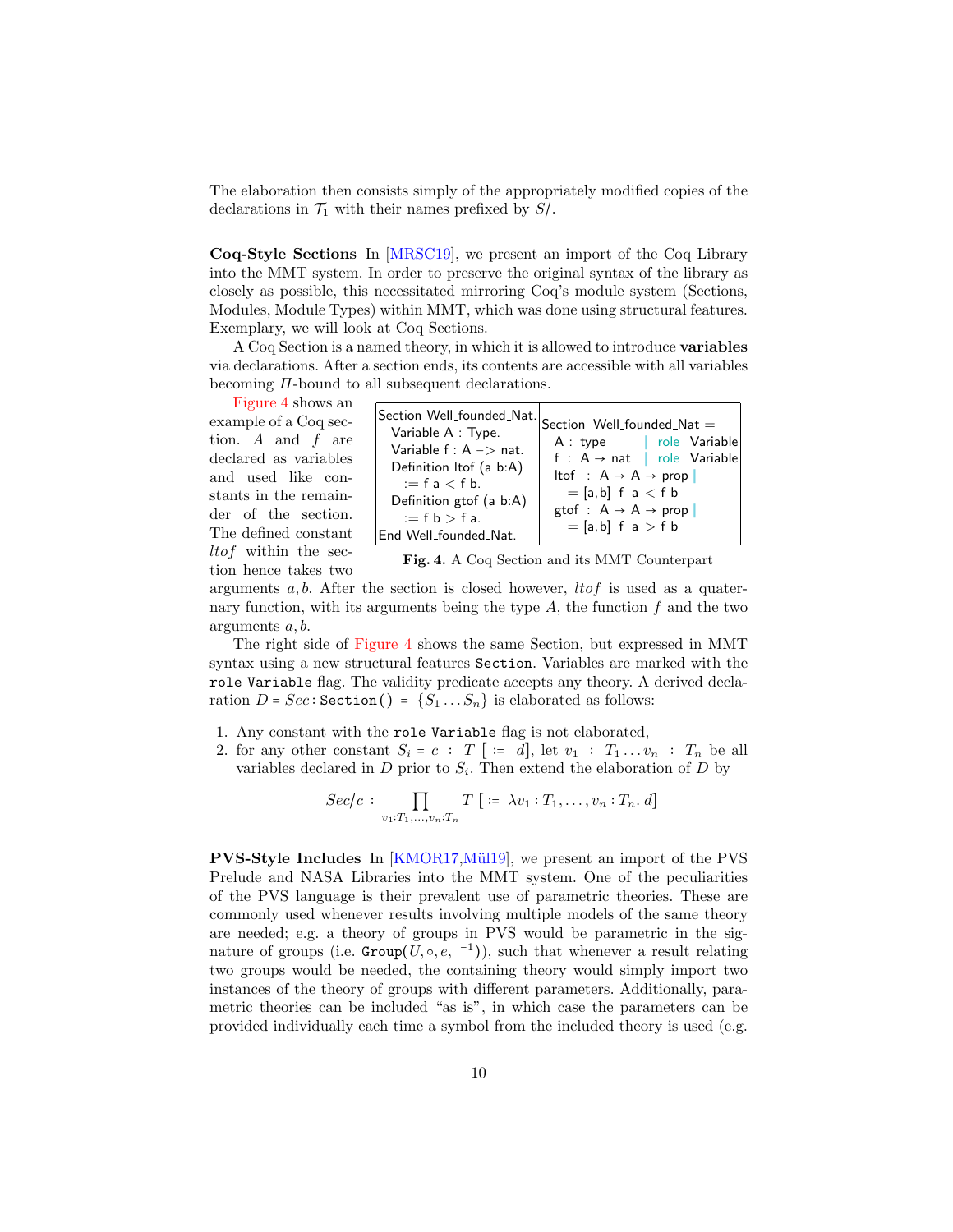Group?associativity $[\mathbb{Z},+,0,-]$ ). Effectively this makes each constant in the included theory take additional arguments for the theory parameters.

While MMT supports parametric theories, they are treated quite differently than in PVS. Theory parameters need to be supplied whenever a parametric theory is included, and by the definitional property of implicit morphisms (which includes are, see [\[RM18\]](#page-14-14)), at most one theory morphism between two theories may be implicit. This means that a parametric theory can only be included in another theory once with one fixed set of parameters supplied.

As with Coq sections, we hence opted for using a structural feature ParInclude whose derived declarations take a single parameter  $\mathcal T$  for the included theory and no inner declarations. The elaboration of such a derived declaration then consists of the constants in  $\mathcal T$  with the theory parameters of  $\mathcal T$  being  $\Pi$ -bound analogously to our treatment of Variables in Coq sections above. This treatment subsumes all possible use cases of includes in PVS.

Notably, this comes at the cost of blowing up theories massively, since any use of the feature copies all declarations of the included theory in its elaboration, slowing down various MMT services noticeably. However, since the declarations can be elaborated individually, this allows for future improvements by potentially treating the elaborations lazily.

While the grammar presented in this paper requires derived declarations to be named – as the actual abstract syntax of Mmt does – the actual concrete syntax allows specific features (such as ParInclude) to omit names. This way, include-like features do not have to be named by a user, and internal names are generated instead.

#### 4.3 Declaration Patterns

Now we recover the declarative special case introduced in [\[HKR12](#page-13-7)[,Hor14\]](#page-14-3) as a special case of our structural features.

Specification A declaration pattern is a structural features whose elaboration is so simple that it can be specified declaratively in the meta-language. We recap the definition of [\[HKR12\]](#page-13-7).

A declaration pattern is a declaration of the form pattern  $P(\Gamma) = \{\Delta\}$ where P is the name of the pattern,  $\Gamma = x_1 : E_1, \ldots, x_m : E_m$  is a context declaring parameters that are bound in  $\Delta = D_1, \ldots, D_n$ , and the  $D_i$  are declarations. The  $D_i$  can be arbitrary declarations, and we assume they can be elaborated into constant declarations  $c_1 : F_1, \ldots, c_n : F_n$ .

Thus, a declaration pattern is essentially the same as a theory with some parameters. It is also similar to a parametric record type — except that it does not introduce a type, i.e.,  $P(e_1, \ldots, e_m)$  cannot be used as a type. The latter ensures that any declaration (including type declarations) that can be used in theories can also be used in patterns.

An **instance** of the pattern  $P$  (assumed to be declared as above) is a declaration of the form instance  $p : P(e_1, \ldots, e_m)$  where p is the name of the instance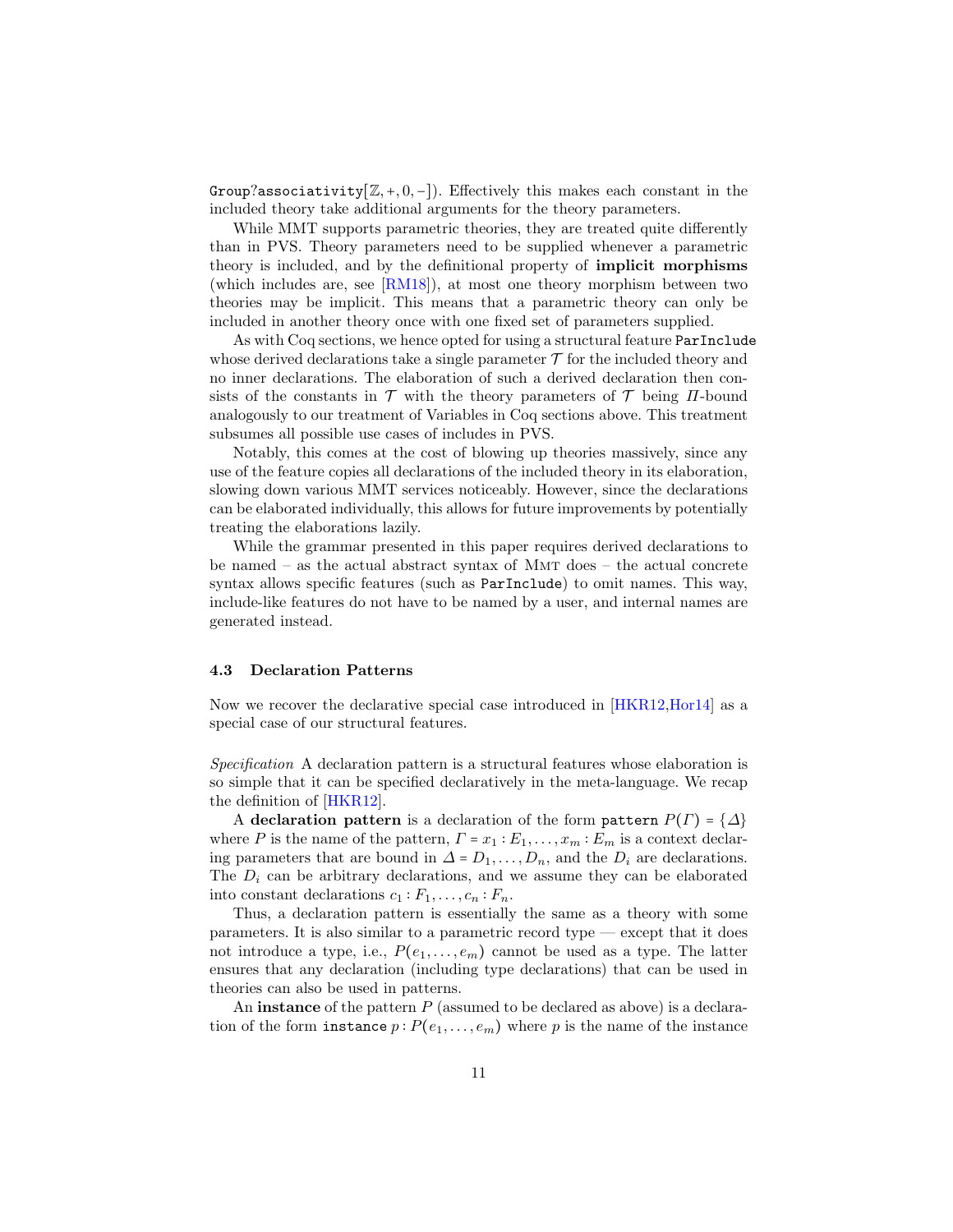and the  $e_i$  satisfy  $e_i : E'_i$  where  $E'$  arises from E by substituting each preceding  $x_i$  with  $e_i$ . The semantics of such an instance declaration is that it induces the declarations  $p/c_1 : F'_1, \ldots, p/c_n : F'_n$ , where the  $p/c_i$  are qualified names and the  $F_i'$  arise as above. Thus,  $\Delta$  can be seen as the declarative definition of the elaboration of the instance p.

Implementation Declaration patterns introduce two new kinds of declarations (patterns and instances), and we capture them with two structural features.

Firstly, the structural feature for patterns uses the name f = pattern. A derived declaration  $P$ : pattern  $(A_1, ..., A_m) = {\{\Delta\}}$  is valid iff each  $A_i$  is of the form  $x_i : E_i$  and concatenating those yields a valid context, and if the declarations in  $\Delta$  are valid relative to that context. It elaborates to nothing.

Secondly, the structural feature for instances uses the name  $f =$  instance. A derived declaration  $p : \mathbf{instance}(A) = \{\}$  is valid iff A is of the form  $P(e_1, \ldots, e_m)$  for a pattern P that was declared in the current scope and the  $e_i$ satisfy the respective type constraints. Defining the elaboration of such a derived declaration is straightforward and proceeds exactly as specified above.

We do not touch on the issues of concrete syntax in this paper, it is straightforward to see that only simple notational rules are needed to make these derived declarations mimic the concrete syntax of [\[HKR12\]](#page-13-7) entirely. This is already supported by our implementation.

Notably, the resulting implementation of declaration patterns is significantly simpler and easier to read, understand, and verify than the existing prototype implementation that had been built as a part of [\[Hor14\]](#page-14-3). This is because all the bureaucracy of elaboration is now covered uniformly by the framework so that the code can focus on the semantically relevant details. But more importantly, the prototype implementation was developed as an extension of Mmt in a PhD thesis and was never well-integrated with the rest of the code. Such a deep integration would have gone beyond the resources and purpose of that PhD thesis. Because structural features are now deeply integrated with Mmt out of the box, our new implementation is not only simpler but also better than the old prototype.

### <span id="page-11-0"></span>5 Module-Level Features

Definition To simplify the presentation, we have so far only considered structural features that extend the syntax inside theories. But it is natural to also consider extending the module-level syntax. We specify and implement this in essentially the same way. The key step is to allow derived declarations as modules, i.e., we add a production to the Mmt grammar and speak of derived modules:

$$
\text{Mod} \coloneqq m : \mathfrak{f}(E^*) = \{\text{Dec}^*\}
$$

Module-level structural features are defined and used in the same way as above except for two subtleties. Firstly, the elaboration of a derived module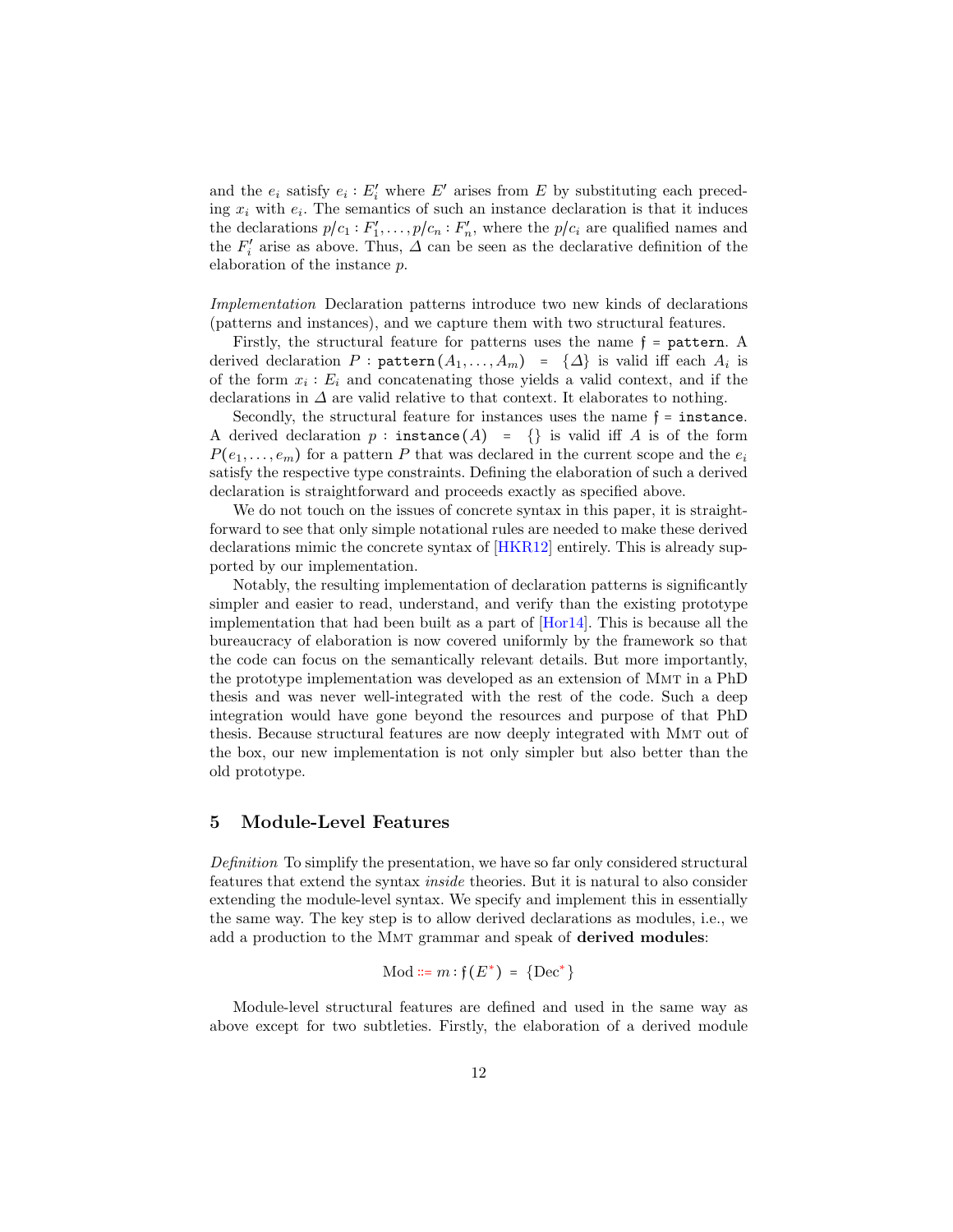may only produce other modules. This makes sense as toplevel declaration must elaborate to other toplevel declarations.

Secondly, it is difficult how to specify where a module-level structural feature may be used. For derived declaration, which occur inside a theory, this is easy: the declaration may be used if the respective structural feature rule is visible to the containing theory. But derived modules, which may occur on toplevel, do not have a containing theory. It is not desirable to introduce a global scope that would define which module-level features are in scope as that would preclude restricting a module-level feature to specific object-languages. We are still experimenting with different designs for this issue. For now we use the containing file as the scope.

Diagram Definitions In [\[SR19\]](#page-14-15), we added diagram expressions and diagram definitions in Mmt. The former are expressions that use special constants to capture the syntax of MMT diagrams (i.e., the non-terminal  $\gamma$ ). The latter are modules of the form diagram  $d = E$ . Their semantics is that i) E is evaluated into a diagram expression, say declaring theories  $T_i = {\Delta_i}$  and ii) new modules  $d/T_i = {\Delta_i}$ are created.

It is straightforward to realize this as a module-level structural feature. In fact, the implementation of structural features reported in this paper predates the work in [\[SR19\]](#page-14-15), which already used them to implement diagram definitions.

Theory Morphisms and Logical Relations In Section [2,](#page-2-0) we mentioned that Mmt supports other modules than theories. Two such features have been realized so far.

Firstly, views are modules of the form  $v : S \to T = \{\text{Dec}^*\}$ . These have been a primitive feature of Mmt from the beginning. We can easily realize the syntax of views as derived modules. This is tempting because it would allow significantly simplifying the language. However, a currently unsolved problem is that the semantics cannot be reduced to elaboration: A view cannot in general be elaborated into anything simpler.

Secondly, [\[RS13\]](#page-14-16) introduced logical relations as a module-level declaration. Rabe never implemented them in Mmt because they, like views, are syntactically a special case of derived modules so that it made sense to defer their implementation until a general solution for derived modules is available. We intend to revisit them in future work.

# <span id="page-12-0"></span>6 Conclusion

We have presented a meta-language-based infrastructure of structural features in the Mmt system and some paradigmatic examples that show its power. Structural features allow flexibly extending formal mathematical languages with new kinds of declarations without having to enlarge the trusted core of the system. In a meta-logical system, structural features are especially interesting because we need them to represent object languages and because the module system itself can restrict their availability to particular object logics.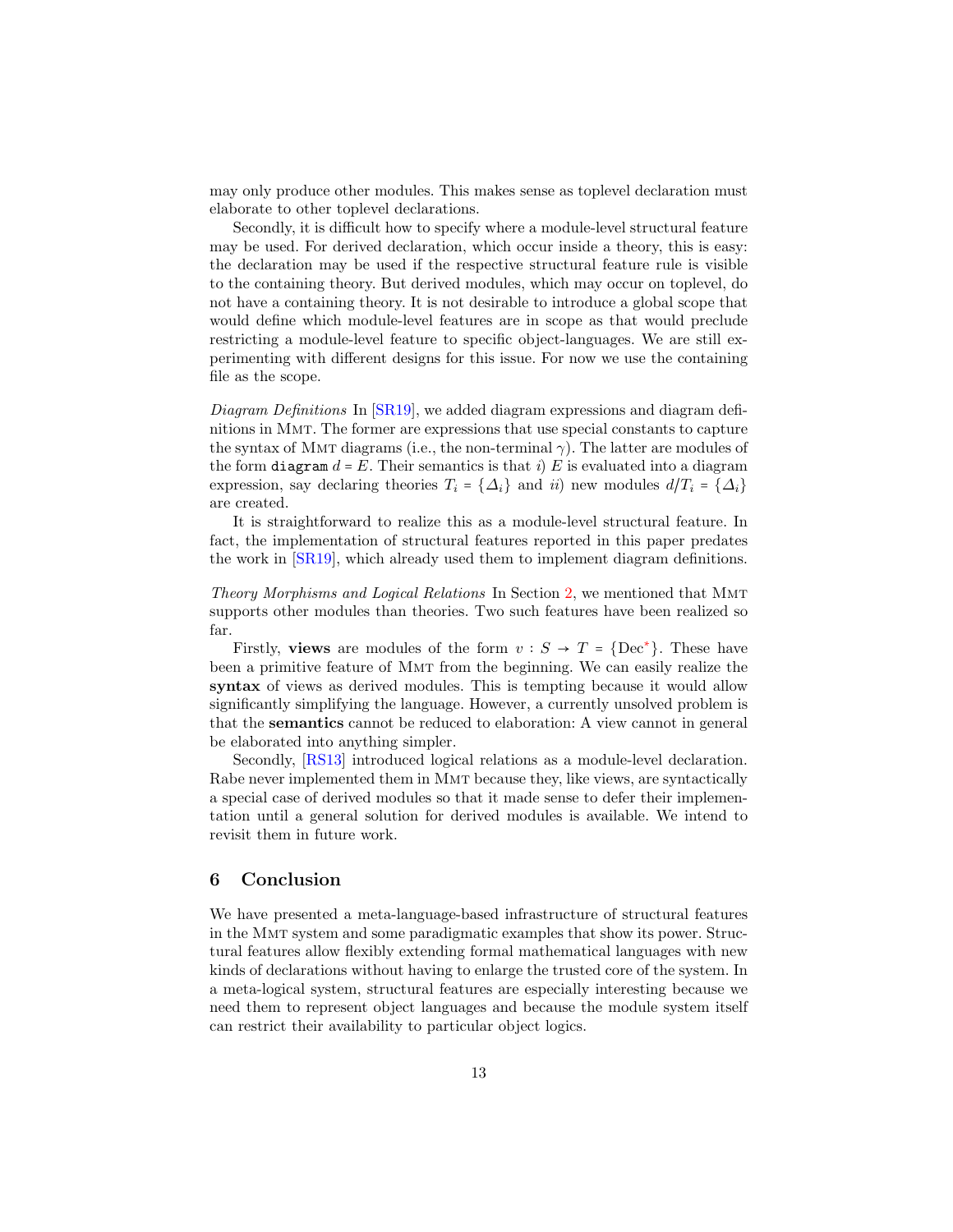The work presented here was to a large extent motivated by and developed for building exports of theorem prover libraries. In these, structural features allowed defining derived language features of theorem prover languages so that exports could stay shallow, i.e., structure-preserving, while also capturing the deep elaboration into kernel features that is needed for verification. Without the infrastructure presented in this paper, only deep implementations would have been possible and we would have been restricted to much less structured and thus less searchable and reusable — exports. Moreover, it will prove critical for interoperability and library translations between theorem provers: even if target and source system have the exact same structural feature, a translation is practically very difficult if the intermediate representation is based on only the elaborated declarations.

In future work, we plan to represent more advanced features of theorem prover languages, starting with Isabelle and Coq. An open theoretical question is how to translate derived declarations along views in such a way that translation commutes with elaboration — this does not hold for every structural feature, and establishing sufficient criteria would be very valuable for modular reasoning in large libraries. Finally, we will improve Mmt's abilities to represent the concrete syntax of derived declarations in order to mimic even more closely arbitrary object language syntax; this will allow for prototyping domain-specific languages in a way that entirely hides the logical framework from the user.

# References

<span id="page-13-7"></span><span id="page-13-6"></span><span id="page-13-5"></span><span id="page-13-4"></span><span id="page-13-3"></span><span id="page-13-2"></span><span id="page-13-1"></span><span id="page-13-0"></span>

| $BHL^+14$ .         | J. Blanchette, J. Hölzl, A. Lochbihler, L. Panny, A. Popescu, and D. Traytel.       |
|---------------------|-------------------------------------------------------------------------------------|
|                     | Truly modular (co)datatypes for Isabelle/HOL. In G. Klein and R. Gam-               |
|                     | boa, editors, <i>Interactive Theorem Proving</i> , pages 93–110. Springer, 2014.    |
| CB16.               | D. Christiansen and E. Brady. Elaborator reflection: extending idris in idris.      |
|                     | In J. Garrigue, G. Keller, and E. Sumii, editors, <i>International Conference</i>   |
|                     | on Functional Programming, pages 284–297. ACM, 2016.                                |
| Coq15.              | Coq Development Team. The Coq Proof Assistant: Reference Manual.                    |
|                     | Technical report, INRIA, 2015.                                                      |
| $EUR^+17$ .         | G. Ebner, S. Ullrich, J. Roesch, J. Avigad, and L. de Moura. A Metapro-             |
|                     | gramming Framework for Formal Verification. Proceedings of the ACM on               |
|                     | <i>Programming Languages,</i> 1(ICFP):34:1-34:29, 2017.                             |
| Gor88.              | M. Gordon. HOL: A Proof Generating System for Higher-Order Logic. In                |
|                     | G. Birtwistle and P. Subrahmanyam, editors, VLSI Specification, Verifica-           |
|                     | tion and Synthesis, pages 73–128. Kluwer-Academic Publishers, 1988.                 |
| Har <sub>96</sub> . | J. Harrison. HOL Light: A Tutorial Introduction. In <i>Proceedings of the First</i> |
|                     | International Conference on Formal Methods in Computer-Aided Design,                |
|                     | pages 265–269. Springer, 1996.                                                      |
| HHP93.              | R. Harper, F. Honsell, and G. Plotkin. A framework for defining logics.             |
|                     | Journal of the Association for Computing Machinery, 40(1):143-184, 1993.            |
| HKR12.              | F. Horozal, M. Kohlhase, and F. Rabe. Extending MKM Formats at the                  |
|                     | Statement Level. In J. Campbell, J. Carette, G. Dos Reis, J. Jeuring, P. So-        |
|                     | jka, V. Sorge, and M. Wenzel, editors, <i>Intelligent Computer Mathematics</i> ,    |
|                     | pages $64-79$ . Springer, 2012.                                                     |
|                     |                                                                                     |